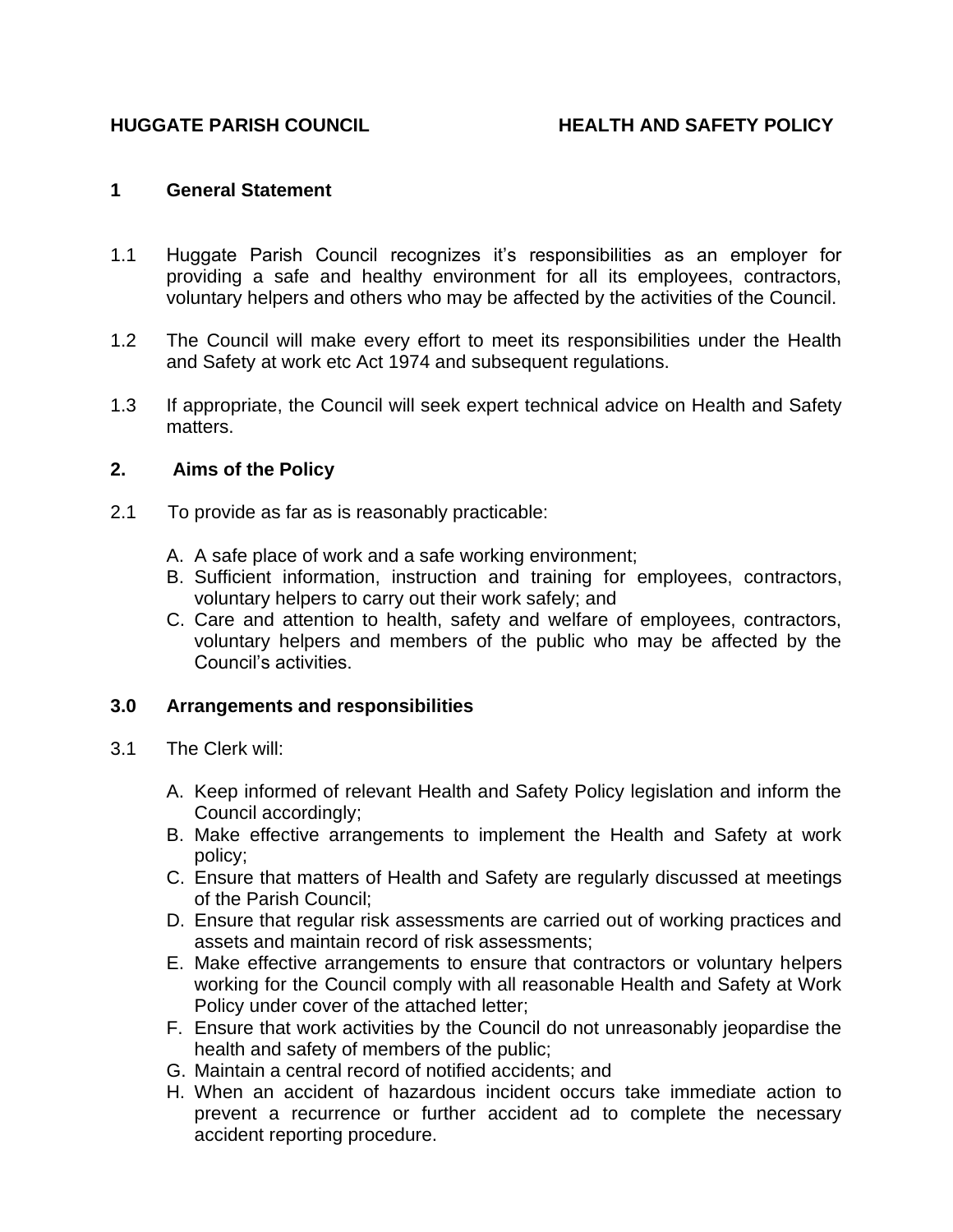# **HUGGATE PARISH COUNCIL HEALTH AND SAFETY POLICY**

- 3.2 All employees, contractors and voluntary helpers will:
	- A. Cooperate fully with the aims and requirements of the Health and Safety at Work Policy and comply with Codes of Practice or work instructions for Health and Safety;
	- B. Take reasonable care of their own Health and Safety, use appropriate personal protective clothing and, where appropriate, ensure the appropriate First Aid materials are available;
	- C. Take reasonable care for the Health and Safety of other people who may be affected by their activities;
	- D. Not intentionally interfere with or remove safety guards, safety devices or other equipment provided for Health and Safety;
	- E. Not misuse any plant, equipment, tools or materials so as to cause risks to Health and Safety;
	- F. Report any accidents or hazardous incident to the Clerk.
- 3.3 The Council will:
	- A. Take seriously its Duty of Care to employees;
	- B. Ensure that appropriate levels of insurance are in place;
	- C. Carry out risk assessments as needed;
	- D. Ensure this policy is reviewed at least annually;

#### **4.0 General**

- 4.1 An accident or injury at work, however trivial it may appear at the time, must be reported to the Chairman of the Personnel Committee. Details of the accident should be recorded in the Accident Book held by the Clerk. In the event of an accident which requires First Aid treatment, assistance should be available from a First Aider (if available). If it is necessary to call an ambulance, dial 999 for the emergency services. On no account should you move anyone who appears to be seriously injured unless it is essential to do so for reasons of personal safety.
- 4.2 There is legislation covering the control of substances hazardous to health (COSHH) which requires that all substances used in the workplace must be assessed in order to identify the risk to health. Fortunately, in an office environment there are relatively few substances that might be hazardous to health but there are some such as photocopier toner, typing correction fluids and kitchen cleaning materials. Where appropriate these should be stored separately and safely.
- 4.3 All electrical equipment must be maintained to prevent danger. Electrical inspections are carried out and checked to comply with National Inspection Council for Electrical Installation Contractors (NICEIC) standards.